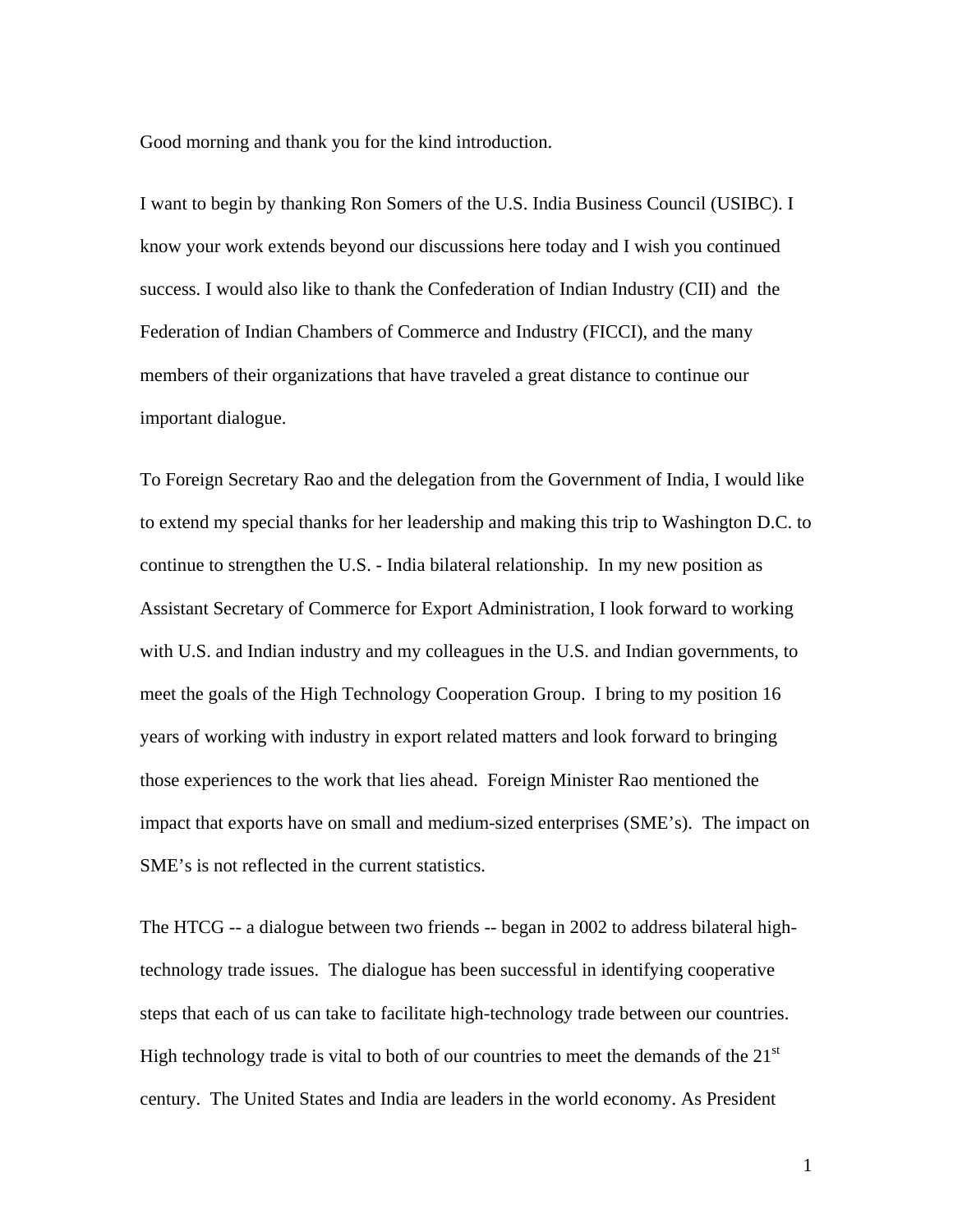Obama noted in his remarks to the Export- Import Bank, the United States remains the number one exporter of goods and services. The World Bank's most recent economic forecast for 2010 projects India to be the fastest growing economy of the world, surpassing China.

The commitment to our partnership is highlighted in the U.S.- India Joint Statement issued by U.S. Secretary of State Hillary Rodham Clinton and India's External Affairs Minister S.M. Krishna in July of last year. The Joint Statement calls for "building an enhanced India-U.S. strategic partnership that seeks to advance solutions to defining the challenges of our time". The Bureau of Industry and Security (BIS) has historically been at the center of the evolution of the U.S.-India relationship from the inception of the HTCG eight years ago and has since identified and effectively removed trade barriers. Additionally, this dialogue laid the foundation for the bilateral Next Steps in Strategic Partnership (NSSP) in 2004 that led to enhanced cooperation in civil nuclear, civil space, and high technology trade. Since 2002 BIS has become an integral player in furthering the partnership of our two countries, and I look forward to working with my counterparts through the HTCG in the years to come.

Since the HTCG's inception in 2002, much has been achieved. Ten years ago, 24 percent of U.S. exports to India required individual licenses from the Department of Commerce, while today, only about .3 percent of U.S. exports to India require an individual license.

In fact, the trade relationship between the U.S. and India has evolved to such an extent that the licensing processing time for India in 2009 was 28 days, which has decreased from 31 days in 2008 and is far less than the worldwide average of 35 days. In 2009 BIS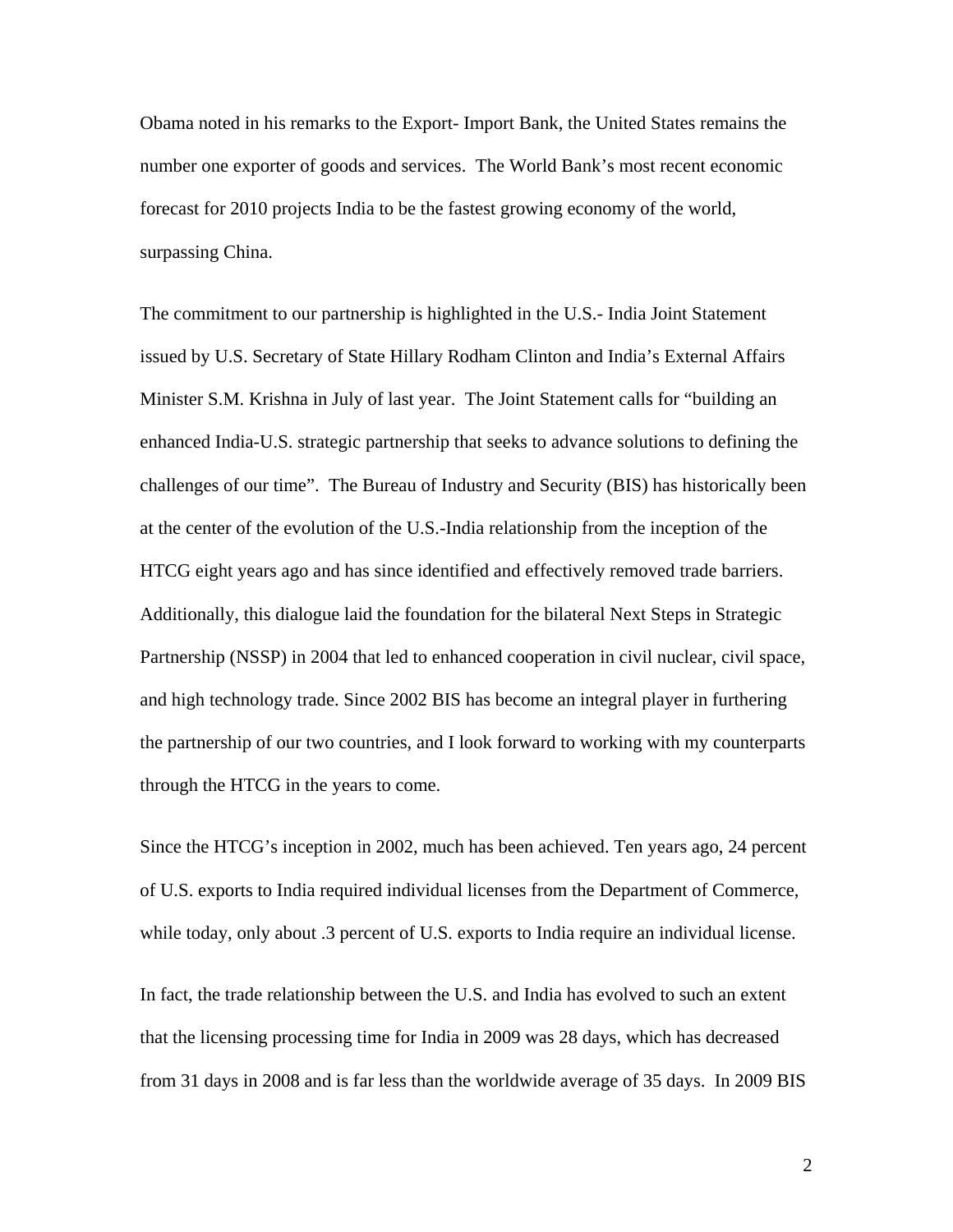reviewed 985 export/reexport applications for India valued at approximately \$334 million. The denial rate was 2.1 percent for 2009, which marks a steady decrease over time. Of the \$16.3 billion in U.S. exports to India in FY 2009, 24.2 percent were considered Advanced Technology Product (ATP) items; of these ATP items, only .5 percent required a BIS license.

What does all of this mean? Well, these numbers show that the U.S. and India already have a robust trading partnership in high technology goods. In many ways, U.S. export control policy already treats India similarly to our closest allies and partners. For example, many U.S. high technology items are eligible for export to India under license exceptions not available for other destinations, such as China.

In addition, we have attempted to put in place new programs for India that are focused on breaking down the remaining export control barriers and facilitating high tech trade. For example, since the last HTCG meeting, the Department of Commerce approved the first Validated End-User in India. The Validated End-User program provides qualified civilian companies in India with an effective mechanism to obtain controlled dual-use items under a general authorization instead of relying on their suppliers obtaining individual export licenses from the U.S. government.

But I recognize that there are outstanding issues related to export control policy that need our attention. And I am fully committed to addressing these issues head on and working with my Indian colleagues to hear out their concerns so that we can find ways forward that are in our mutual interests.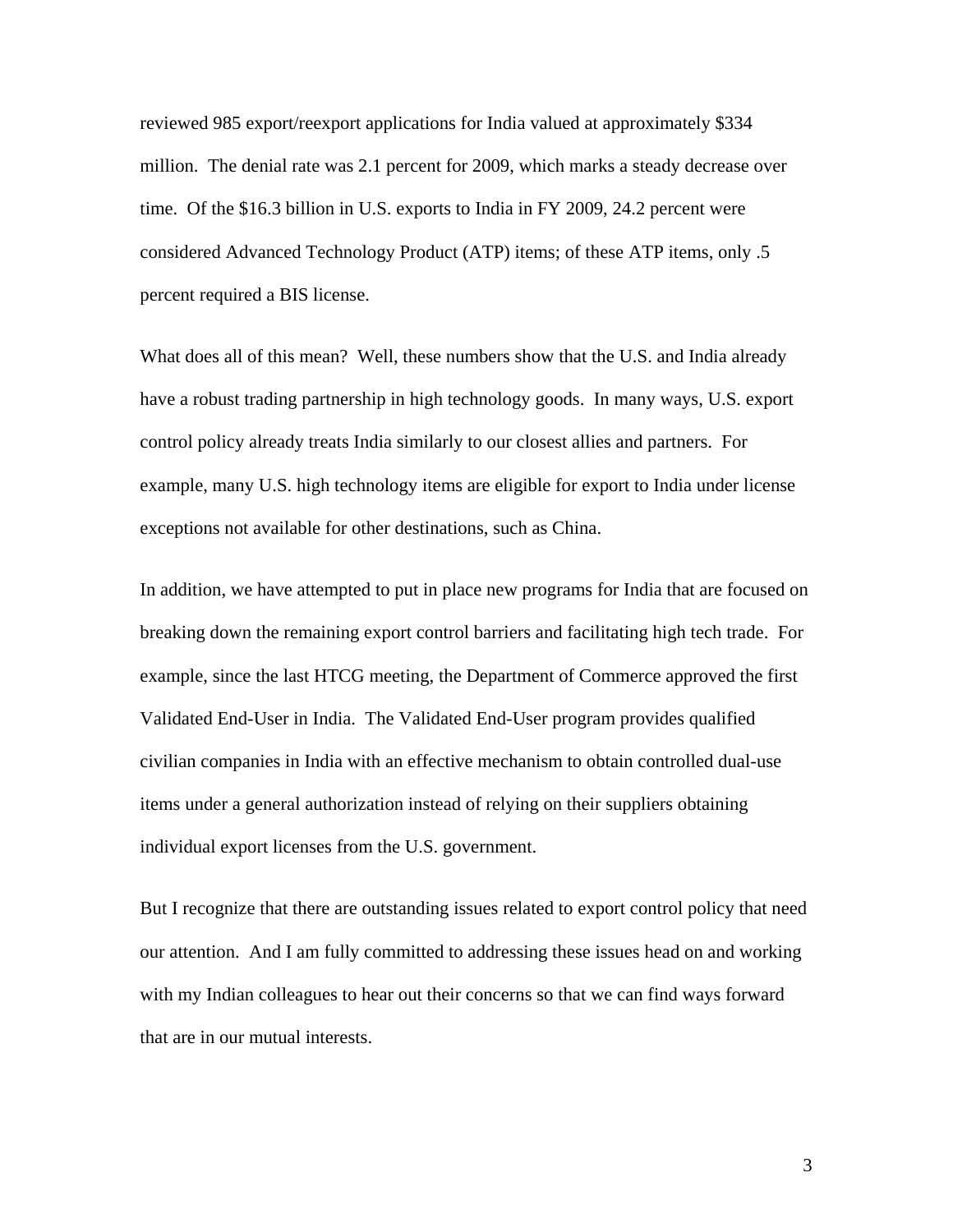The HTCG has achieved other notable successes. In the biotechnology area, since 2007, the Biotechnology & Life Science Working Group (BLSWG) has made great strides in bringing together U.S. and Indian government experts and the private sector to explore ways to increase commercial collaboration and remove barriers in this key sector. Together we have held technical exchanges on the commercialization of government R&D and on regulatory models for medical devices. We have facilitated Indian participation in conferences and site visits and exchanged information on clinical trials. We have shared our experience on how the protection of intellectual property can facilitate investment in this sector. During Prime Minister Singh's visit last November, he and President Obama committed to expand our work on these topics and to promote institutional linkages between India and the United States.

The HTCG, for the first time, will also focus on the civil aviation sector. This is an area of significant potential for increased trade and we look forward to trade facilitation in that industry sector.

The challenge before us now is to continue this progress and further facilitate secure bilateral high technology trade. The dialogue over the next two days will provide us a tremendous opportunity to build on the past and advance our common interests.

While we continue our work in the HTCG, the U.S. government is also engaged in a review of our export control system. We need a system well-suited to manage the highly complex challenges before us in the 21st Century. Today, the international landscape has changed and the United States faces diverse threats from state actors, transnational groups, and even individual actors. Substantial new commercial markets, including India,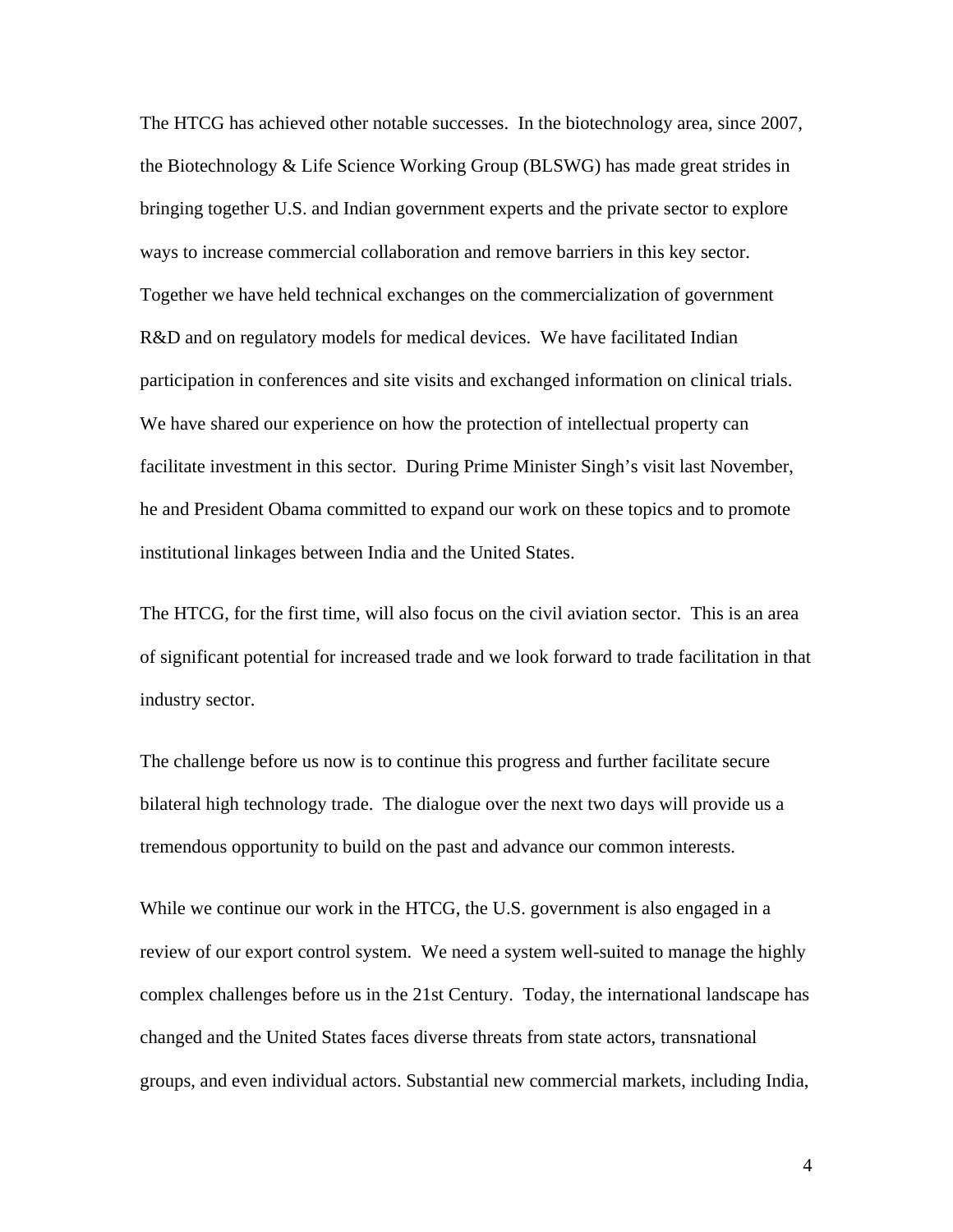have emerged. Moreover, there is significant and growing technological capability around the world, again including India.

To address these challenges, we are conducting a fundamental review of our export control system to account for the emergence of new foreign markets, competitors, and multifaceted threats that have arisen over the past few decades. On August 13, 2009, the President directed that the National Economic Council and the National Security Council together initiate an interagency process for reviewing overall U.S. export control policy. The review is based on the following guiding principles:

- Controls should focus on a small core set of key technologies that are capable of being used to pose a serious national security threat to the United States.
- Controls should be fully coordinated with multilateral export control regimes to be effective.
- Unilateral controls should only be applied to these items if they are required by law, are essential to furthering U.S. foreign policy goals, or are necessary for U.S. munitions or intelligence systems.
- There should be transparency inside and outside the U.S. Government about which technologies and items are controlled, and a process should be established to update controls in terms of adding, refining, and removing items.
- The licensing system itself, which will be utilized by many of you in the audience, should be transparent, predictable, and timely.